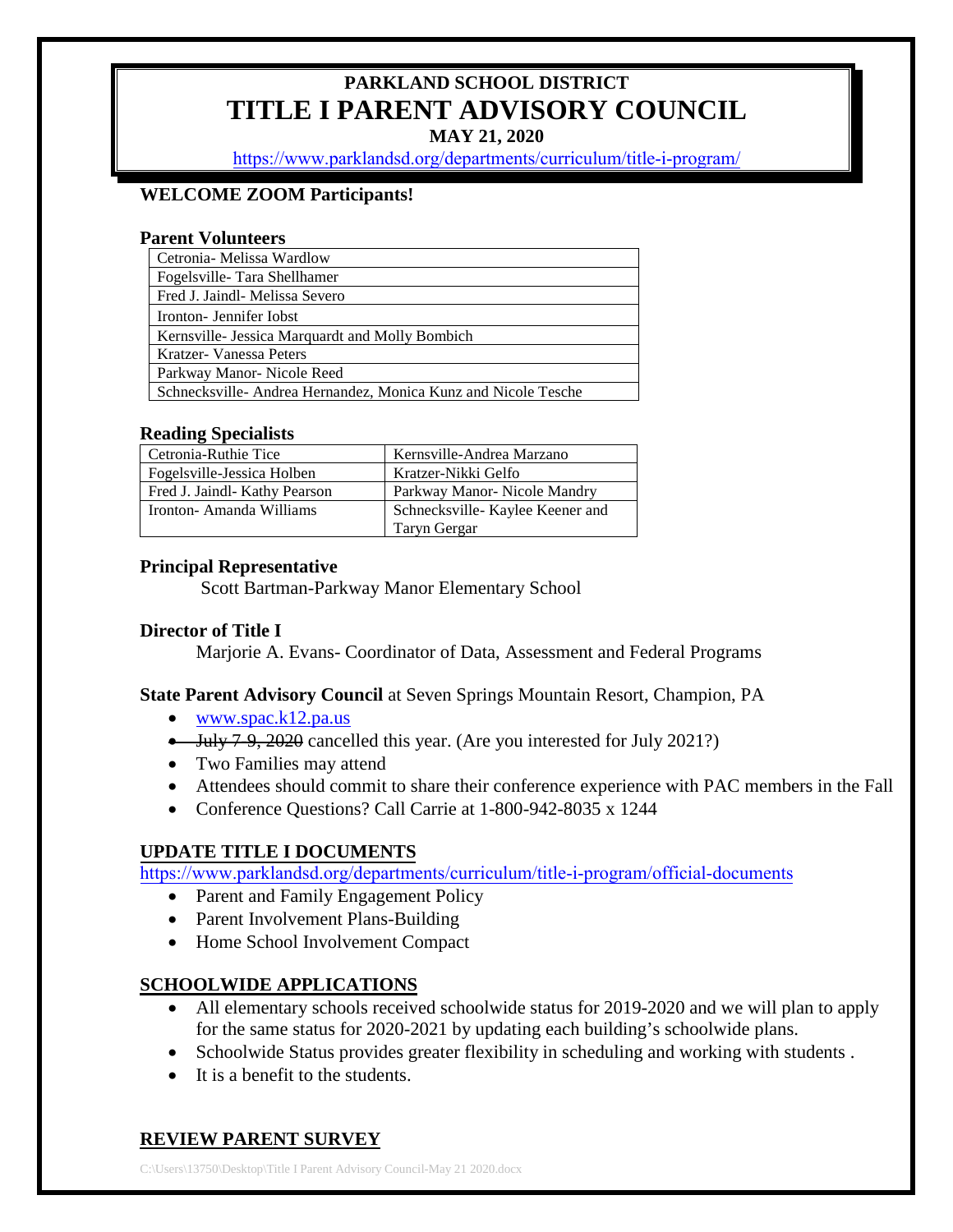• Review and discuss

## **REVIEW TITLE I STATUS**

- Public Notice to request Waiver-Review Questionnaire sent out in May
- The Waiver permits non-qualifying schools to receive Title Funding

## **DISCUSS BUDGETS for 2020-21**

# **TITLE I- \$955,060**

- Salary and Benefits for Title I Assistants
- PAFPC and SPAC Conferences
- Camp Discover- 8 full days
- Non-Public School Allocation
- Parent Set Aside-Approximately \$9,550
	- o 20-21 Budget should be similar to the 19-20 Budget Funding allocated for:
		- $\checkmark$  Raising Readers workshop
		- $\checkmark$  Author Visit or Workshops intended to educate parents on how to improve their child's academic performance
		- $\checkmark$  Salaries, books and materials for parent workshops
		- $\checkmark$  State Parent Advisory Council
		- $\checkmark$  Family Engagement Newsletter

## **TITLE II- \$270,820**

- Salary and Benefits for four Title II teachers to reduce class size
- Professional Development for literacy or similar PD
- Non-Public School Allocation (\$11,309)

# **TITLE III-**

- Salary and Benefits for one Title III Assistants
- Resources like Rosetta Stone, Culture Grams, Word to Word Dictionaries
- Workbooks
- PD-Book for Group discussion
- Salary, Benefits, Materials and resources for Parent and Family Engagement Activities o Fall Academic Activity
	- o Spring Social

# **TITLE IV- \$107,753**

- PSD Tech Team PD
- Hoonuit
- AP Textbooks
	- o World History and Psychology \$46, 000
- Non-Public Allocation (\$4632)

# **ROUND TABLE DISCUSSION**

C:\Users\13750\Desktop\Title I Parent Advisory Council-May 21 2020.docx **THANK YOU…**